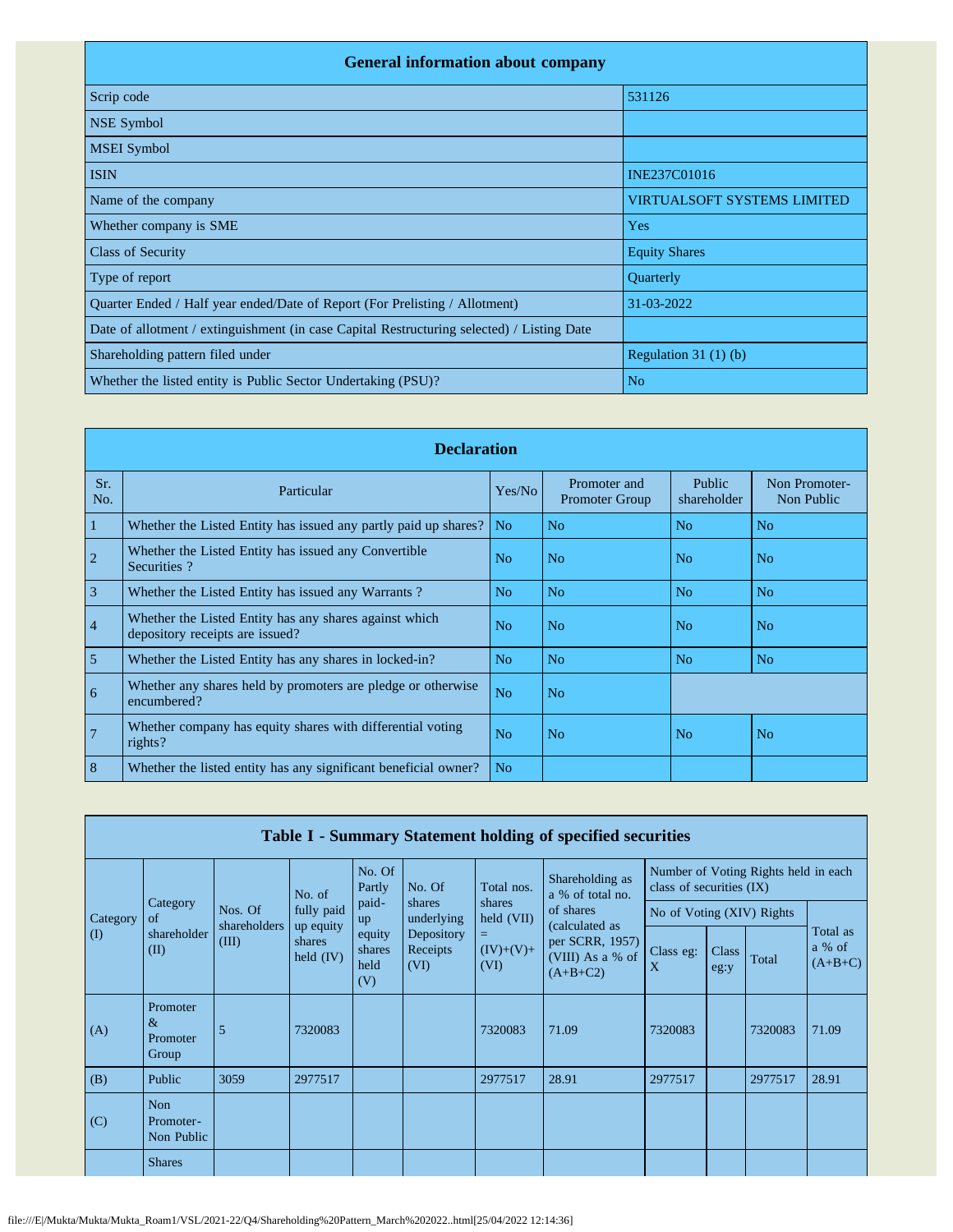| (C1) | underlying<br><b>DRs</b>                              |      |          |  |          |     |          |              |  |
|------|-------------------------------------------------------|------|----------|--|----------|-----|----------|--------------|--|
| (C2) | <b>Shares</b><br>held by<br>Employee<br><b>Trusts</b> |      |          |  |          |     |          |              |  |
|      | Total                                                 | 3064 | 10297600 |  | 10297600 | 100 | 10297600 | 10297600 100 |  |

|                   |                                                                        |                                       |                                                           |                                                                                    | Table I - Summary Statement holding of specified securities                                |            |                                                                               |            |                                                         |                                |
|-------------------|------------------------------------------------------------------------|---------------------------------------|-----------------------------------------------------------|------------------------------------------------------------------------------------|--------------------------------------------------------------------------------------------|------------|-------------------------------------------------------------------------------|------------|---------------------------------------------------------|--------------------------------|
| Category          | No. Of<br><b>Shares</b><br>Category<br>Underlying<br>of<br>Outstanding | No. of<br><b>Shares</b><br>Underlying | No. Of Shares<br>Underlying<br>Outstanding<br>convertible | Shareholding, as a %<br>assuming full<br>conversion of<br>convertible securities ( | Number of<br>Locked in<br>shares (XII)                                                     |            | Number of<br><b>Shares</b><br>pledged or<br>otherwise<br>encumbered<br>(XIII) |            | Number of<br>equity shares<br>held in                   |                                |
| $\textcircled{1}$ | shareholder<br>(II)                                                    | convertible<br>securities<br>(X)      | Outstanding<br>Warrants<br>$(X_i)$                        | securities and<br>No. Of<br>Warrants (Xi)<br>(a)                                   | as a percentage of<br>diluted share capital)<br>$(XI) = (VII)+(X)$ As a<br>% of $(A+B+C2)$ | No.<br>(a) | As a<br>$%$ of<br>total<br><b>Shares</b><br>held<br>(b)                       | No.<br>(a) | As a<br>$%$ of<br>total<br><b>Shares</b><br>held<br>(b) | dematerialized<br>form $(XIV)$ |
| (A)               | Promoter<br>$\&$<br>Promoter<br>Group                                  |                                       |                                                           |                                                                                    | 71.09                                                                                      |            |                                                                               |            |                                                         | 7320083                        |
| (B)               | Public                                                                 |                                       |                                                           |                                                                                    | 28.91                                                                                      |            |                                                                               |            |                                                         | 2452361                        |
| (C)               | <b>Non</b><br>Promoter-<br>Non Public                                  |                                       |                                                           |                                                                                    |                                                                                            |            |                                                                               |            |                                                         |                                |
| (C1)              | <b>Shares</b><br>underlying<br><b>DRs</b>                              |                                       |                                                           |                                                                                    |                                                                                            |            |                                                                               |            |                                                         |                                |
| (C2)              | Shares held<br>by<br>Employee<br><b>Trusts</b>                         |                                       |                                                           |                                                                                    |                                                                                            |            |                                                                               |            |                                                         |                                |
|                   | Total                                                                  |                                       |                                                           |                                                                                    | 100                                                                                        |            |                                                                               |            |                                                         | 9772444                        |

|                    | Table II - Statement showing shareholding pattern of the Promoter and Promoter Group |                                                                                                                                                                                           |                      |                  |                  |                      |                           |                                                                           |                           |                                 |       |                                           |
|--------------------|--------------------------------------------------------------------------------------|-------------------------------------------------------------------------------------------------------------------------------------------------------------------------------------------|----------------------|------------------|------------------|----------------------|---------------------------|---------------------------------------------------------------------------|---------------------------|---------------------------------|-------|-------------------------------------------|
|                    |                                                                                      |                                                                                                                                                                                           |                      | No.<br><b>Of</b> |                  |                      | Shareholding<br>as a % of | each class of securities (IX)                                             |                           | Number of Voting Rights held in |       |                                           |
|                    | Category $\&$                                                                        | Nos. Of                                                                                                                                                                                   | No. of<br>fully paid | Partly<br>paid-  | No. Of<br>shares | Total nos.<br>shares | total no. of<br>shares    | No of Voting (XIV) Rights                                                 |                           |                                 | Total |                                           |
| Sr.                | Name of the<br>Shareholders (I)                                                      | held (VII)<br>underlying<br>shareholders<br>up equity<br>up<br>Depository<br>(III)<br>equity<br>shares<br>Receipts<br>$(IV)+(V)+$<br>shares<br>held $(IV)$<br>(VI)<br>(VI)<br>held<br>(V) |                      |                  |                  |                      |                           | (calculated<br>as per<br>SCRR.<br>1957) (VIII)<br>As a % of<br>$(A+B+C2)$ | Class eg:<br>$\mathbf{X}$ | Class<br>eg:y                   | Total | as a %<br>of<br>Total<br>Voting<br>rights |
| $\overline{A}$     | Table II - Statement showing shareholding pattern of the Promoter and Promoter Group |                                                                                                                                                                                           |                      |                  |                  |                      |                           |                                                                           |                           |                                 |       |                                           |
| (1)                | Indian                                                                               |                                                                                                                                                                                           |                      |                  |                  |                      |                           |                                                                           |                           |                                 |       |                                           |
| (a)                | Individuals/Hindu<br>undivided Family                                                | $\overline{\mathcal{E}}$                                                                                                                                                                  | 3490083              |                  |                  | 3490083              | 33.89                     | 3490083                                                                   |                           | 3490083                         | 33.89 |                                           |
| (d)                | Any Other<br>(specify)                                                               | 2                                                                                                                                                                                         | 3830000              |                  |                  | 3830000              | 37.19                     | 3830000                                                                   |                           | 3830000                         | 37.19 |                                           |
| Sub-Total $(A)(1)$ |                                                                                      | 5                                                                                                                                                                                         | 7320083              |                  |                  | 7320083              | 71.09                     | 7320083                                                                   |                           | 7320083                         | 71.09 |                                           |
|                    |                                                                                      |                                                                                                                                                                                           |                      |                  |                  |                      |                           |                                                                           |                           |                                 |       |                                           |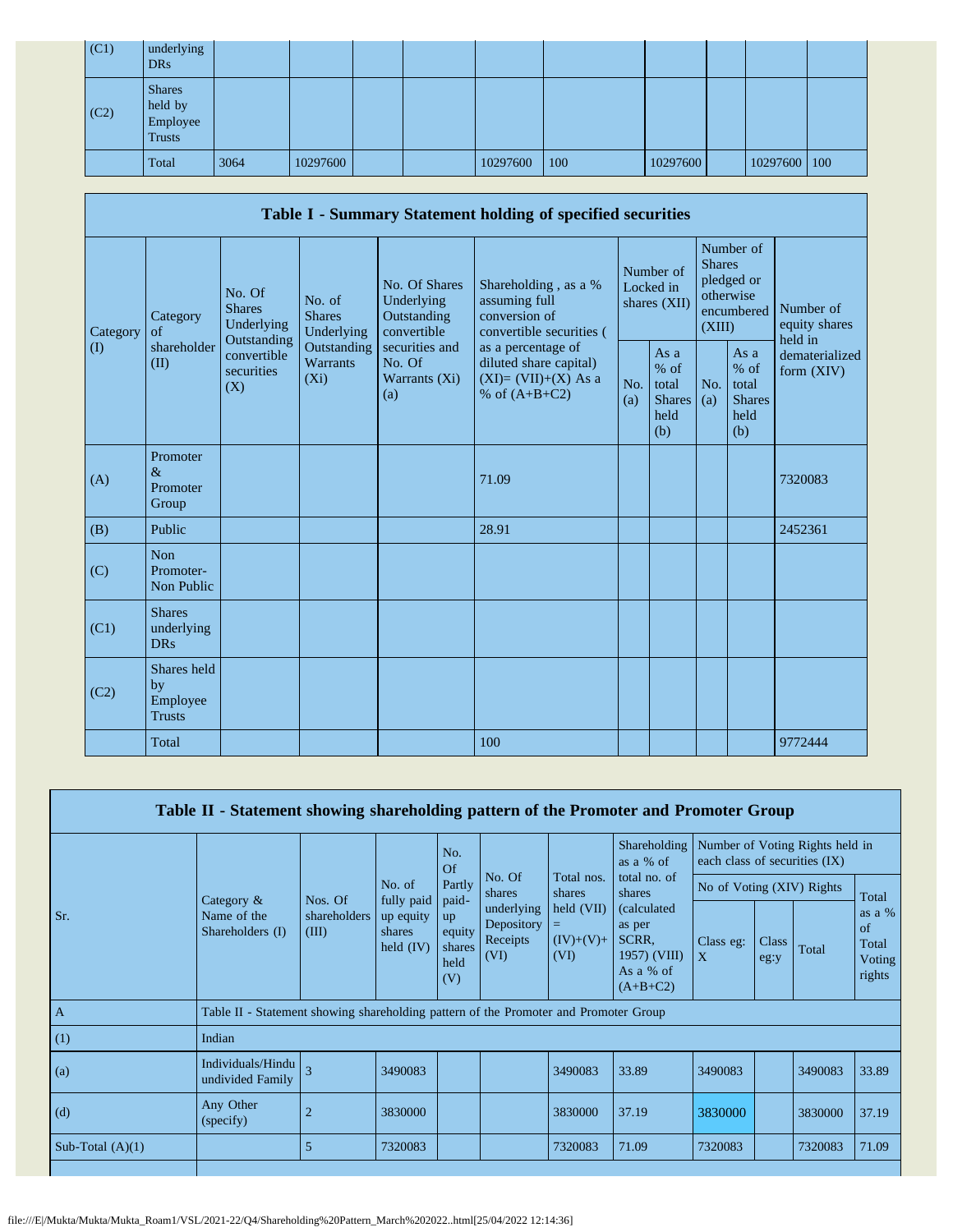| (2)                                                                         | Foreign                                                                                                             |              |          |  |          |       |          |          |       |
|-----------------------------------------------------------------------------|---------------------------------------------------------------------------------------------------------------------|--------------|----------|--|----------|-------|----------|----------|-------|
| Total Shareholding of<br>Promoter and Promoter<br>Group $(A)=(A)(1)+(A)(2)$ |                                                                                                                     | 5            | 7320083  |  | 7320083  | 71.09 | 7320083  | 7320083  | 71.09 |
| $\, {\bf B}$                                                                | Table III - Statement showing shareholding pattern of the Public shareholder                                        |              |          |  |          |       |          |          |       |
| (1)                                                                         | Institutions                                                                                                        |              |          |  |          |       |          |          |       |
| (f)                                                                         | Financial<br>Institutions/<br><b>Banks</b>                                                                          | 1            | 50000    |  | 50000    | 0.49  | 50000    | 50000    | 0.49  |
| Sub-Total $(B)(1)$                                                          |                                                                                                                     | $\mathbf{1}$ | 50000    |  | 50000    | 0.49  | 50000    | 50000    | 0.49  |
| (3)                                                                         | Non-institutions                                                                                                    |              |          |  |          |       |          |          |       |
| (a(i))                                                                      | Individuals -<br>i.Individual<br>shareholders<br>holding nominal<br>share capital up<br>to Rs. 2 lakhs.             | 2963         | 1162830  |  | 1162830  | 11.29 | 1162830  | 1162830  | 11.29 |
| (a(ii))                                                                     | Individuals - ii.<br>Individual<br>shareholders<br>holding nominal<br>share capital in<br>excess of Rs. 2<br>lakhs. | 11           | 1531693  |  | 1531693  | 14.87 | 1531693  | 1531693  | 14.87 |
| (b)                                                                         | <b>NBFCs</b><br>registered with<br><b>RBI</b>                                                                       | $\mathbf{1}$ | 4300     |  | 4300     | 0.04  | 4300     | 4300     | 0.04  |
| (e)                                                                         | Any Other<br>(specify)                                                                                              | 83           | 228694   |  | 228694   | 2.22  | 228694   | 228694   | 2.22  |
| Sub-Total $(B)(3)$                                                          |                                                                                                                     | 3058         | 2927517  |  | 2927517  | 28.43 | 2927517  | 2927517  | 28.43 |
| <b>Total Public</b><br>Shareholding<br>$(B)=(B)(1)+(B)(2)+(B)(3)$           |                                                                                                                     | 3059         | 2977517  |  | 2977517  | 28.91 | 2977517  | 2977517  | 28.91 |
| $\mathbf C$                                                                 | Table IV - Statement showing shareholding pattern of the Non Promoter- Non Public shareholder                       |              |          |  |          |       |          |          |       |
| Total $(A+B+C2)$                                                            |                                                                                                                     | 3064         | 10297600 |  | 10297600 | 100   | 10297600 | 10297600 | 100   |
| Total $(A+B+C)$                                                             |                                                                                                                     | 3064         | 10297600 |  | 10297600 | 100   | 10297600 | 10297600 | 100   |

|                    |                                                      |                                                                                                  |                                                           | Table II - Statement showing shareholding pattern of the Promoter and Promoter Group      |                                        |                                                       |                                                                               |                                                         |                                       |
|--------------------|------------------------------------------------------|--------------------------------------------------------------------------------------------------|-----------------------------------------------------------|-------------------------------------------------------------------------------------------|----------------------------------------|-------------------------------------------------------|-------------------------------------------------------------------------------|---------------------------------------------------------|---------------------------------------|
| Sr.                | No. Of<br><b>Shares</b><br>Underlying<br>Outstanding | No. of<br><b>Shares</b><br>Underlying                                                            | No. Of Shares<br>Underlying<br>Outstanding<br>convertible | Shareholding, as a<br>% assuming full<br>conversion of<br>convertible securities          | Number of<br>Locked in<br>shares (XII) |                                                       | Number of<br><b>Shares</b><br>pledged or<br>otherwise<br>encumbered<br>(XIII) |                                                         | Number of<br>equity shares<br>held in |
|                    | convertible<br>securities<br>(X)                     | Outstanding<br>securities and<br><b>Warrants</b><br>No. Of<br>$(X_i)$<br>Warrants $(X_i)$<br>(a) |                                                           | (as a percentage of<br>diluted share capital)<br>$(XI)=(VII)+(X) As$<br>a % of $(A+B+C2)$ | No.<br>(a)                             | As a<br>% of<br>total<br><b>Shares</b><br>held<br>(b) | No.<br>(a)                                                                    | As a<br>$%$ of<br>total<br><b>Shares</b><br>held<br>(b) | dematerialized<br>form $(XIV)$        |
| $\mathbf{A}$       |                                                      |                                                                                                  |                                                           | Table II - Statement showing shareholding pattern of the Promoter and Promoter Group      |                                        |                                                       |                                                                               |                                                         |                                       |
| (1)                | Indian                                               |                                                                                                  |                                                           |                                                                                           |                                        |                                                       |                                                                               |                                                         |                                       |
| (a)                |                                                      |                                                                                                  |                                                           | 33.89                                                                                     |                                        |                                                       |                                                                               |                                                         | 3490083                               |
| (d)                |                                                      |                                                                                                  |                                                           | 37.19                                                                                     |                                        |                                                       |                                                                               |                                                         | 3830000                               |
| Sub-Total $(A)(1)$ |                                                      |                                                                                                  |                                                           | 71.09                                                                                     |                                        |                                                       |                                                                               |                                                         | 7320083                               |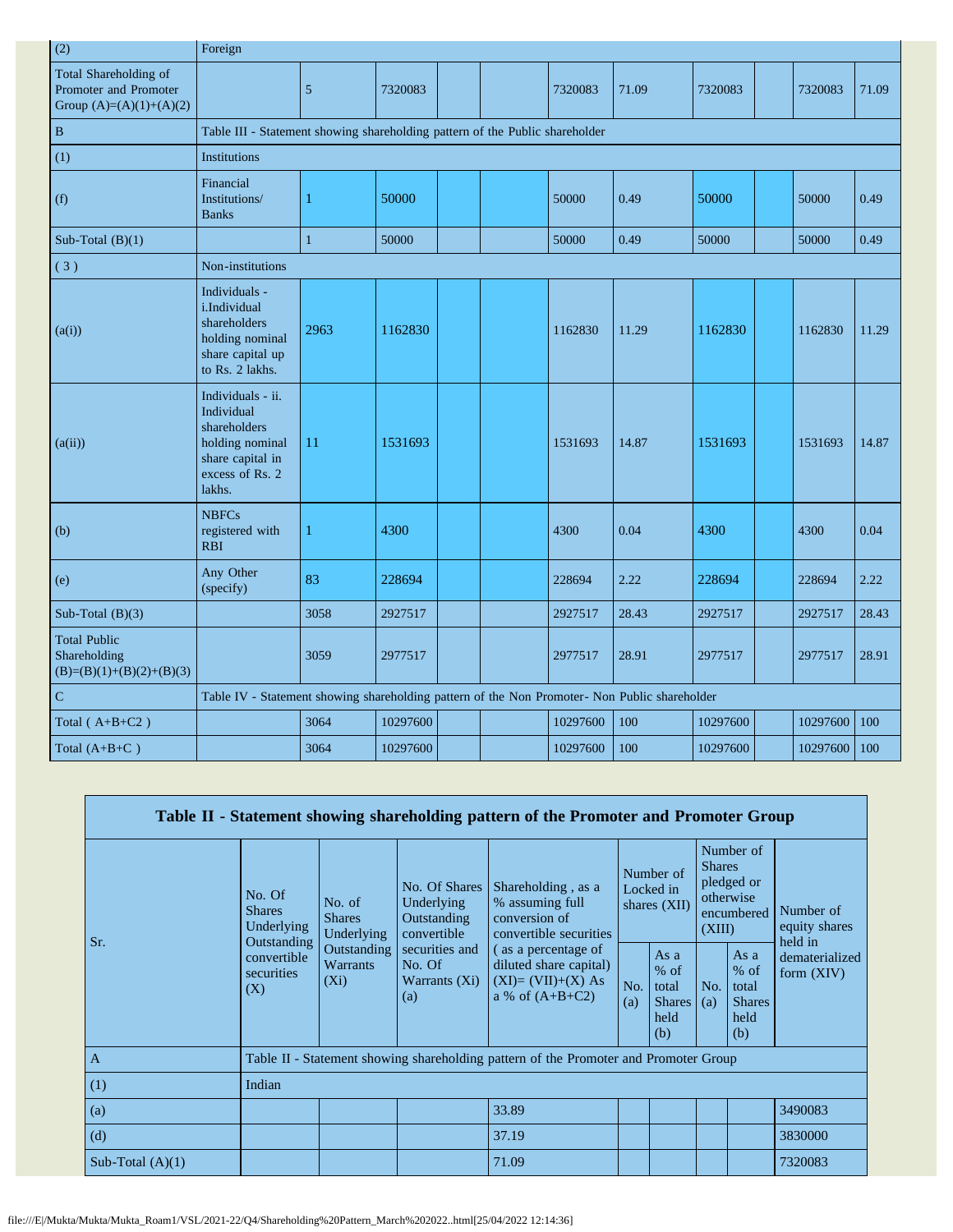| (2)                                                                                | Foreign          |  |                                                                                               |  |  |         |
|------------------------------------------------------------------------------------|------------------|--|-----------------------------------------------------------------------------------------------|--|--|---------|
| Total Shareholding of<br><b>Promoter and Promoter</b><br>Group $(A)=(A)(1)+(A)(2)$ |                  |  | 71.09                                                                                         |  |  | 7320083 |
| $\, {\bf B}$                                                                       |                  |  | Table III - Statement showing shareholding pattern of the Public shareholder                  |  |  |         |
| (1)                                                                                | Institutions     |  |                                                                                               |  |  |         |
| (f)                                                                                |                  |  | 0.49                                                                                          |  |  | 50000   |
| Sub-Total $(B)(1)$                                                                 |                  |  | 0.49                                                                                          |  |  | 50000   |
| (3)                                                                                | Non-institutions |  |                                                                                               |  |  |         |
| (a(i))                                                                             |                  |  | 11.29                                                                                         |  |  | 795474  |
| (a(ii))                                                                            |                  |  | 14.87                                                                                         |  |  | 1531693 |
| (b)                                                                                |                  |  | 0.04                                                                                          |  |  | 4300    |
| (e)                                                                                |                  |  | 2.22                                                                                          |  |  | 70894   |
| Sub-Total $(B)(3)$                                                                 |                  |  | 28.43                                                                                         |  |  | 2402361 |
| <b>Total Public</b><br>Shareholding<br>$(B)=(B)(1)+(B)(2)+(B)(3)$                  |                  |  | 28.91                                                                                         |  |  | 2452361 |
| $\mathbf C$                                                                        |                  |  | Table IV - Statement showing shareholding pattern of the Non Promoter- Non Public shareholder |  |  |         |
| Total $(A+B+C2)$                                                                   |                  |  | 100                                                                                           |  |  | 9772444 |
| Total $(A+B+C)$                                                                    |                  |  | 100                                                                                           |  |  | 9772444 |

| <b>Individuals/Hindu undivided Family</b>                                                                            |                                                               |                     |                    |                       |  |  |  |  |  |  |
|----------------------------------------------------------------------------------------------------------------------|---------------------------------------------------------------|---------------------|--------------------|-----------------------|--|--|--|--|--|--|
| Searial No.                                                                                                          | 1                                                             | $\overline{2}$      | 3                  |                       |  |  |  |  |  |  |
| Name of the<br>Shareholders (I)                                                                                      | <b>GOKUL N. TANDON</b>                                        | RAJENDRA V KULKARNI | <b>KIRAN NADAR</b> | Click here to go back |  |  |  |  |  |  |
| PAN $(II)$                                                                                                           | AACPT0696H                                                    | ABBPK8719J          | ACPPN5724M         | Total                 |  |  |  |  |  |  |
| No. of fully paid<br>up equity shares<br>held $(IV)$                                                                 | 2866725                                                       | 450000              | 173358             | 3490083               |  |  |  |  |  |  |
| No. Of Partly<br>paid-up equity<br>shares held (V)                                                                   |                                                               |                     |                    |                       |  |  |  |  |  |  |
| No. Of shares<br>underlying<br>Depository<br>Receipts (VI)                                                           |                                                               |                     |                    |                       |  |  |  |  |  |  |
| Total nos. shares<br>held $(VII) =$<br>$(IV)+(V)+(VI)$                                                               | 2866725                                                       | 450000              | 173358             | 3490083               |  |  |  |  |  |  |
| Shareholding as a<br>% of total no. of<br>shares (calculated<br>as per SCRR,<br>1957) (VIII) As a<br>% of $(A+B+C2)$ | 27.84                                                         | 4.37                | 1.68               | 33.89                 |  |  |  |  |  |  |
|                                                                                                                      | Number of Voting Rights held in each class of securities (IX) |                     |                    |                       |  |  |  |  |  |  |
| Class eg:X                                                                                                           | 2866725                                                       | 450000              | 173358             | 3490083               |  |  |  |  |  |  |
| Class eg:y                                                                                                           |                                                               |                     |                    |                       |  |  |  |  |  |  |
| Total                                                                                                                | 2866725                                                       | 450000              | 173358             | 3490083               |  |  |  |  |  |  |
| Total as a % of<br><b>Total Voting rights</b>                                                                        | 27.84                                                         | 4.37                | 1.68               | 33.89                 |  |  |  |  |  |  |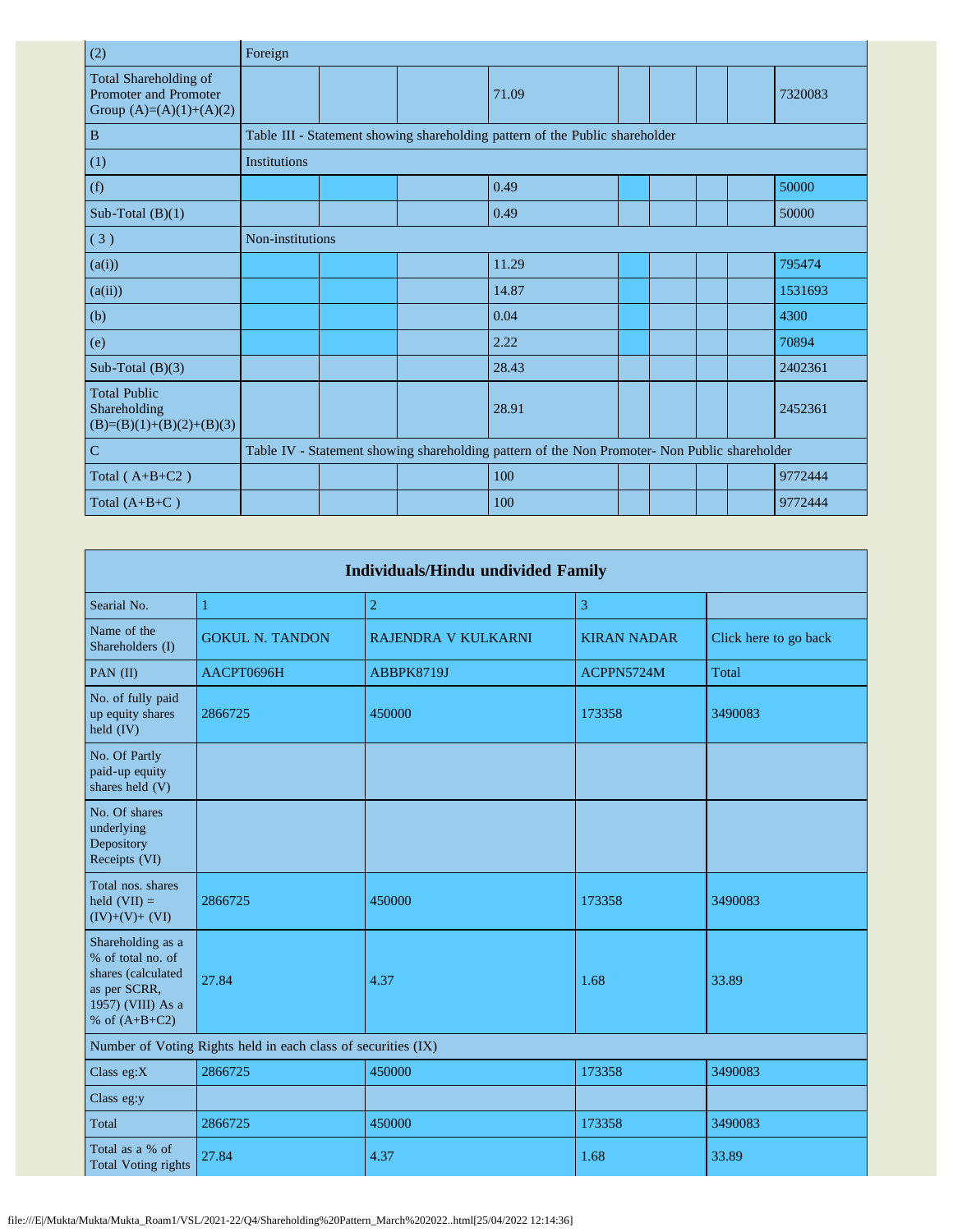| No. Of Shares<br>Underlying<br>Outstanding<br>convertible<br>securities $(X)$                                                                                                            |                                                         |                       |                       |         |
|------------------------------------------------------------------------------------------------------------------------------------------------------------------------------------------|---------------------------------------------------------|-----------------------|-----------------------|---------|
| No. of Shares<br>Underlying<br>Outstanding<br>Warrants (Xi)                                                                                                                              |                                                         |                       |                       |         |
| No. Of Shares<br>Underlying<br>Outstanding<br>convertible<br>securities and No.<br>Of Warrants (Xi)<br>(a)                                                                               |                                                         |                       |                       |         |
| Shareholding, as a<br>% assuming full<br>conversion of<br>convertible<br>securities (as a<br>percentage of<br>diluted share<br>capital) (XI)=<br>$(VII)+(Xi)(a)$ As a<br>% of $(A+B+C2)$ | 27.84                                                   | 4.37                  | 1.68                  | 33.89   |
| Number of Locked in shares (XII)                                                                                                                                                         |                                                         |                       |                       |         |
| No. $(a)$                                                                                                                                                                                |                                                         |                       |                       |         |
| As a % of total<br>Shares held (b)                                                                                                                                                       |                                                         |                       |                       |         |
|                                                                                                                                                                                          | Number of Shares pledged or otherwise encumbered (XIII) |                       |                       |         |
| No. $(a)$                                                                                                                                                                                |                                                         |                       |                       |         |
| As a % of total<br>Shares held (b)                                                                                                                                                       |                                                         |                       |                       |         |
| Number of equity<br>shares held in<br>dematerialized<br>form (XIV)                                                                                                                       | 2866725                                                 | 450000                | 173358                | 3490083 |
| Reason for not providing PAN                                                                                                                                                             |                                                         |                       |                       |         |
| Reason for not<br>providing PAN                                                                                                                                                          |                                                         |                       |                       |         |
| Shareholder type                                                                                                                                                                         | Promoter                                                | <b>Promoter Group</b> | <b>Promoter Group</b> |         |

|                                                      | Any Other (specify)                |                                       |                       |  |  |  |  |  |  |  |
|------------------------------------------------------|------------------------------------|---------------------------------------|-----------------------|--|--|--|--|--|--|--|
| Searial No.                                          |                                    | $\overline{2}$                        |                       |  |  |  |  |  |  |  |
| Category                                             | <b>Bodies Corporate</b>            | <b>Bodies Corporate</b>               | Click here to go back |  |  |  |  |  |  |  |
| Name of the<br>Shareholders (I)                      | <b>M R CAPITAL PRIVATE LIMITED</b> | VIRTUAL SOFTWARE AND TRAINING PVT LTD |                       |  |  |  |  |  |  |  |
| PAN $(II)$                                           | AAACM4738O                         | AAACV8390F                            | Total                 |  |  |  |  |  |  |  |
| No. of the<br>Shareholders (I)                       |                                    |                                       | 2                     |  |  |  |  |  |  |  |
| No. of fully paid<br>up equity shares<br>held $(IV)$ | 80000                              | 3750000                               | 3830000               |  |  |  |  |  |  |  |
| No. Of Partly                                        |                                    |                                       |                       |  |  |  |  |  |  |  |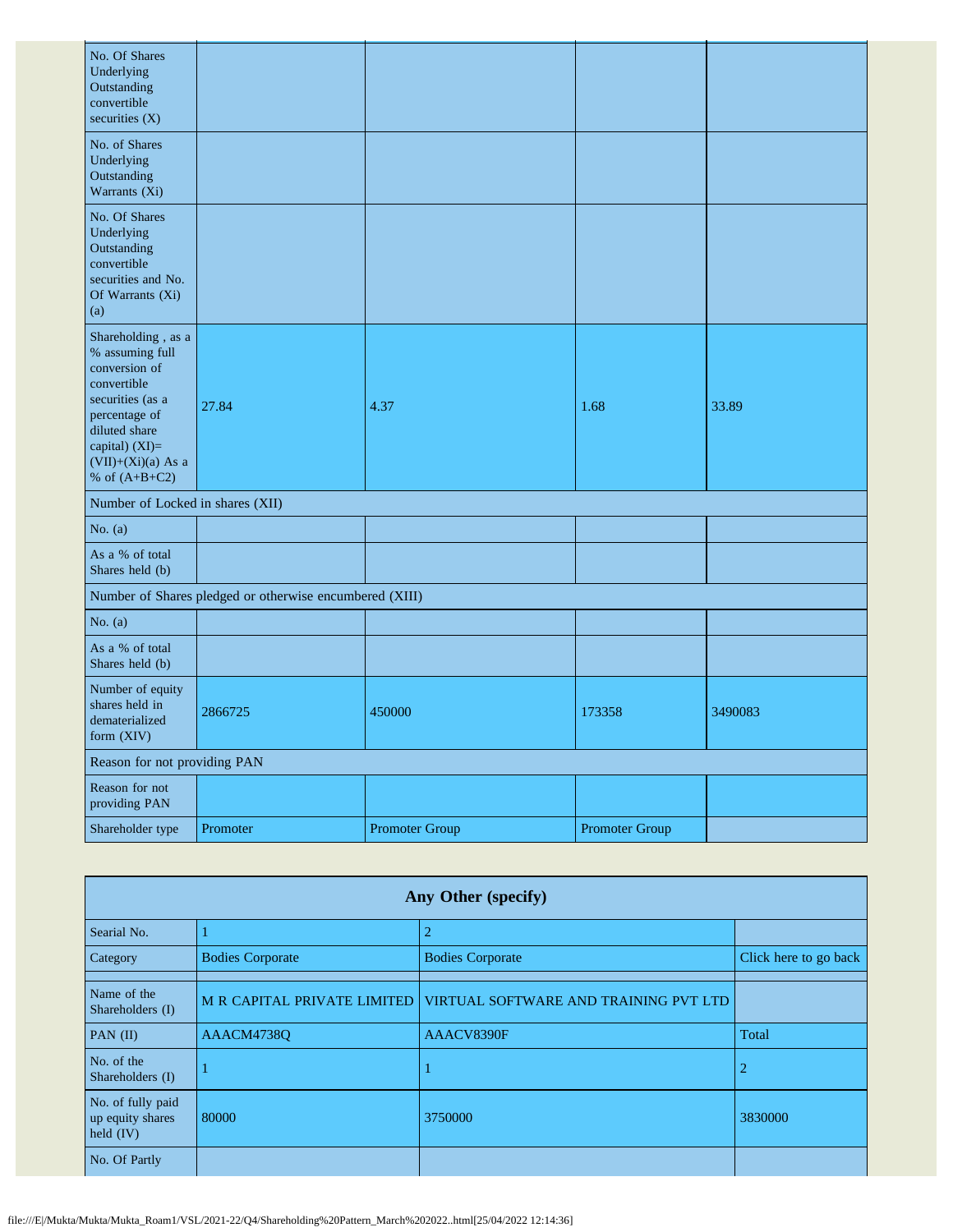| paid-up equity<br>shares held (V)                                                                                                                                                    |                                                               |         |         |  |  |
|--------------------------------------------------------------------------------------------------------------------------------------------------------------------------------------|---------------------------------------------------------------|---------|---------|--|--|
| No. Of shares<br>underlying<br>Depository<br>Receipts (VI)                                                                                                                           |                                                               |         |         |  |  |
| Total nos. shares<br>held $(VII) =$<br>$(IV)+(V)+(VI)$                                                                                                                               | 80000                                                         | 3750000 | 3830000 |  |  |
| Shareholding as a<br>% of total no. of<br>shares (calculated<br>as per SCRR,<br>1957) (VIII) As a<br>% of $(A+B+C2)$                                                                 | 0.78                                                          | 36.42   | 37.19   |  |  |
|                                                                                                                                                                                      | Number of Voting Rights held in each class of securities (IX) |         |         |  |  |
| Class eg: X                                                                                                                                                                          | 80000                                                         | 3750000 | 3830000 |  |  |
| Class eg:y                                                                                                                                                                           |                                                               |         |         |  |  |
| Total                                                                                                                                                                                | 80000                                                         | 3750000 | 3830000 |  |  |
| Total as a % of<br><b>Total Voting rights</b>                                                                                                                                        | 0.78                                                          | 36.42   | 37.19   |  |  |
| No. Of Shares<br>Underlying<br>Outstanding<br>convertible<br>securities (X)                                                                                                          |                                                               |         |         |  |  |
| No. of Shares<br>Underlying<br>Outstanding<br>Warrants (Xi)                                                                                                                          |                                                               |         |         |  |  |
| No. Of Shares<br>Underlying<br>Outstanding<br>convertible<br>securities and No.<br>Of Warrants (Xi)<br>(a)                                                                           |                                                               |         |         |  |  |
| Shareholding, as a<br>% assuming full<br>conversion of<br>convertible<br>securities (as a<br>percentage of<br>diluted share<br>capital) (XI)=<br>$(VII)+(X)$ As a %<br>of $(A+B+C2)$ | 0.78                                                          | 36.42   | 37.19   |  |  |
| Number of Locked in shares (XII)                                                                                                                                                     |                                                               |         |         |  |  |
| No. $(a)$                                                                                                                                                                            |                                                               |         |         |  |  |
| As a % of total<br>Shares held (b)                                                                                                                                                   |                                                               |         |         |  |  |
| Number of Shares pledged or otherwise encumbered (XIII)                                                                                                                              |                                                               |         |         |  |  |
| No. $(a)$                                                                                                                                                                            |                                                               |         |         |  |  |
| As a % of total<br>Shares held (b)                                                                                                                                                   |                                                               |         |         |  |  |
| Number of equity<br>shares held in<br>dematerialized<br>form (XIV)                                                                                                                   | 80000                                                         | 3750000 | 3830000 |  |  |

H.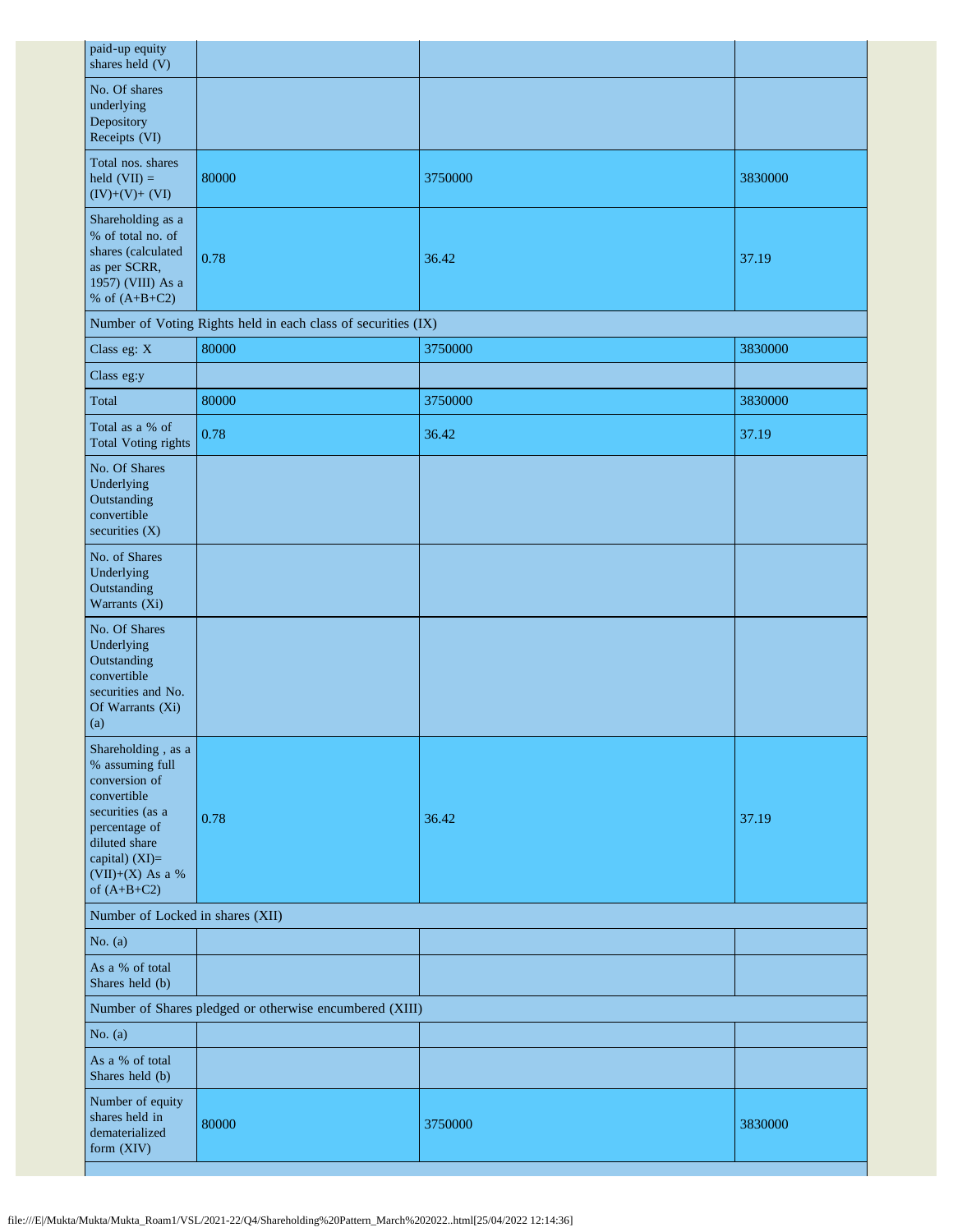| Reason for not providing PAN    |                       |          |  |  |
|---------------------------------|-----------------------|----------|--|--|
| Reason for not<br>providing PAN |                       |          |  |  |
| Shareholder type                | <b>Promoter Group</b> | Promoter |  |  |

| Individuals - ii. Individual shareholders holding nominal share capital in excess of Rs. 2 lakhs.                    |                                                               |                                 |                                               |                                    |                                 |                          |
|----------------------------------------------------------------------------------------------------------------------|---------------------------------------------------------------|---------------------------------|-----------------------------------------------|------------------------------------|---------------------------------|--------------------------|
| Searial No.                                                                                                          | 1                                                             | $\boldsymbol{2}$                | 3                                             | $\overline{\mathbf{4}}$            | 5                               |                          |
| Name of the<br>Shareholders (I)                                                                                      | <b>ASHOK KUMAR</b><br><b>ANAND</b>                            | <b>AMRIT LAL</b><br><b>SURI</b> | <b>REETMOHINDER SINGH</b><br><b>AHLUWALIA</b> | <b>SNEHALATHA</b><br><b>SINGHI</b> | <b>MANPREET</b><br><b>SINGH</b> | Click here to<br>go back |
| PAN (II)                                                                                                             | AAEPA7979A                                                    | ABIPS3117K                      | ADFPA6920K                                    | AJMPS0427Q                         | AQJPS4912L                      | Total                    |
| No. of fully paid<br>up equity shares<br>$\text{held (IV)}$                                                          | 300000                                                        | 247230                          | 403149                                        | 169751                             | 150000                          | 1270130                  |
| No. Of Partly<br>paid-up equity<br>shares held (V)                                                                   |                                                               |                                 |                                               |                                    |                                 |                          |
| No. Of shares<br>underlying<br>Depository<br>Receipts (VI)                                                           |                                                               |                                 |                                               |                                    |                                 |                          |
| Total nos. shares<br>held $(VII) =$<br>$(IV)+(V)+(VI)$                                                               | 300000                                                        | 247230                          | 403149                                        | 169751                             | 150000                          | 1270130                  |
| Shareholding as a<br>% of total no. of<br>shares (calculated<br>as per SCRR,<br>1957) (VIII) As a<br>% of $(A+B+C2)$ | 2.91                                                          | 2.4                             | 3.91                                          | 1.65                               | 1.46                            | 12.33                    |
|                                                                                                                      | Number of Voting Rights held in each class of securities (IX) |                                 |                                               |                                    |                                 |                          |
| Class eg: X                                                                                                          | 300000                                                        | 247230                          | 403149                                        | 169751                             | 150000                          | 1270130                  |
| Class eg:y                                                                                                           |                                                               |                                 |                                               |                                    |                                 |                          |
| Total                                                                                                                | 300000                                                        | 247230                          | 403149                                        | 169751                             | 150000                          | 1270130                  |
| Total as a % of<br><b>Total Voting rights</b>                                                                        | 2.91                                                          | 2.4                             | 3.91                                          | 1.65                               | 1.46                            | 12.33                    |
| No. Of Shares<br>Underlying<br>Outstanding<br>convertible<br>securities (X)                                          |                                                               |                                 |                                               |                                    |                                 |                          |
| No. of Shares<br>Underlying<br>Outstanding<br>Warrants (Xi)                                                          |                                                               |                                 |                                               |                                    |                                 |                          |
| No. Of Shares<br>Underlying<br>Outstanding<br>convertible<br>securities and No.<br>Of Warrants (Xi)<br>(a)           |                                                               |                                 |                                               |                                    |                                 |                          |
| Shareholding, as a<br>% assuming full<br>conversion of<br>convertible<br>securities (as a<br>percentage of           | 2.91                                                          | 2.4                             | 3.91                                          | 1.65                               | 1.46                            | 12.33                    |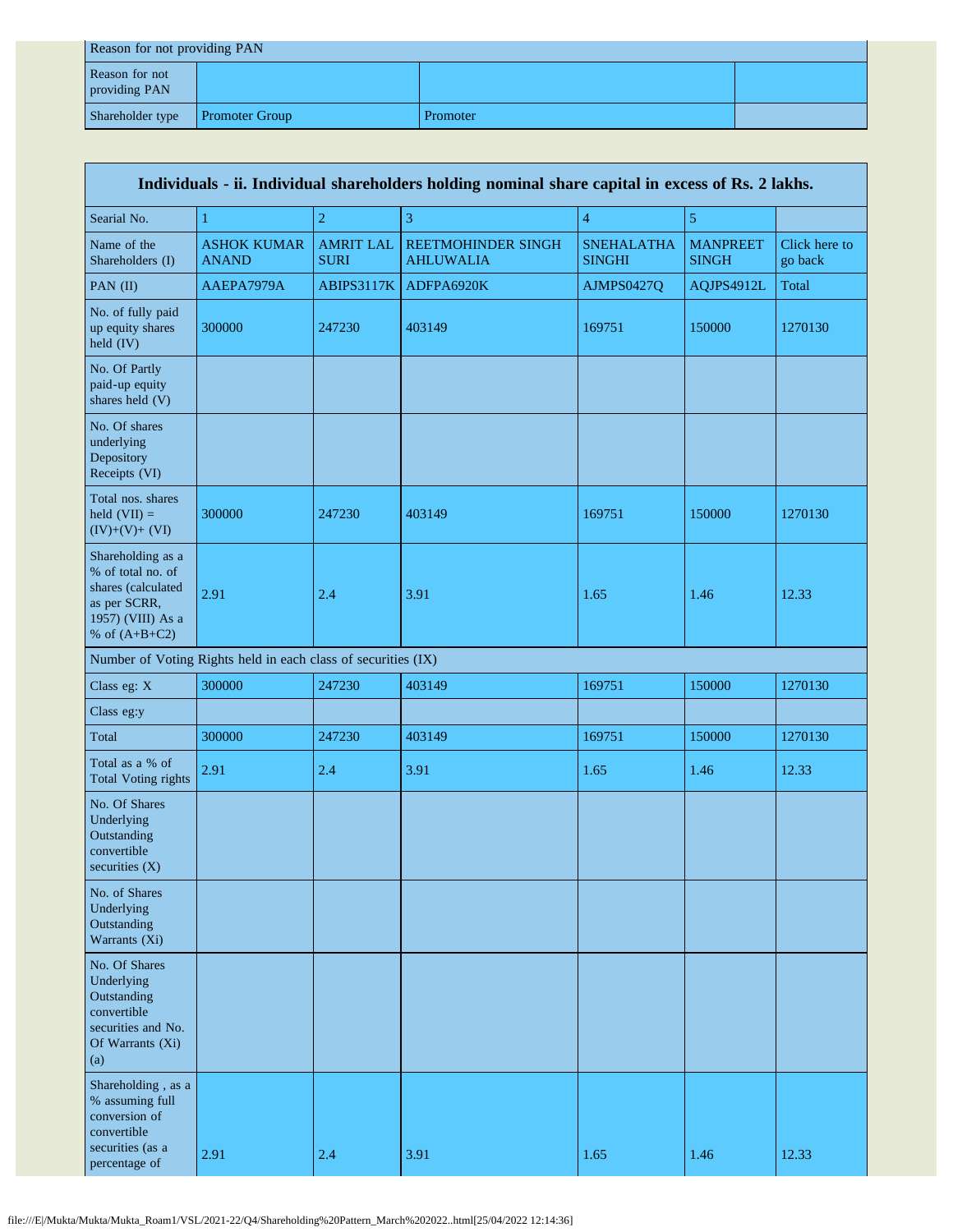| diluted share<br>capital) $(XI)=$<br>$(VII)+(X)$ As a %<br>of $(A+B+C2)$ |        |        |        |        |        |         |
|--------------------------------------------------------------------------|--------|--------|--------|--------|--------|---------|
| Number of Locked in shares (XII)                                         |        |        |        |        |        |         |
| No. $(a)$                                                                |        |        |        |        |        |         |
| As a % of total<br>Shares held (b)                                       |        |        |        |        |        |         |
| Number of equity<br>shares held in<br>dematerialized<br>form (XIV)       | 300000 | 247230 | 403149 | 169751 | 150000 | 1270130 |
| Reason for not providing PAN                                             |        |        |        |        |        |         |
| Reason for not<br>providing PAN                                          |        |        |        |        |        |         |

| Any Other (specify)                                                                                                  |                         |                           |                         |                       |  |  |
|----------------------------------------------------------------------------------------------------------------------|-------------------------|---------------------------|-------------------------|-----------------------|--|--|
| Searial No.                                                                                                          | $\mathbf{1}$            | $\overline{2}$            | 3                       |                       |  |  |
| Category                                                                                                             | <b>Bodies Corporate</b> | Non-Resident Indian (NRI) | <b>Clearing Members</b> |                       |  |  |
| Category / More<br>than 1 percentage                                                                                 | Category                | Category                  | Category                |                       |  |  |
| Name of the<br>Shareholders (I)                                                                                      |                         |                           |                         | Click here to go back |  |  |
| PAN (II)                                                                                                             |                         |                           |                         | Total                 |  |  |
| No. of the<br>Shareholders (I)                                                                                       | 32                      | 48                        | 3                       | 83                    |  |  |
| No. of fully paid<br>up equity shares<br>held (IV)                                                                   | 71042                   | 154900                    | 2752                    | 228694                |  |  |
| No. Of Partly<br>paid-up equity<br>shares held (V)                                                                   |                         |                           |                         |                       |  |  |
| No. Of shares<br>underlying<br>Depository<br>Receipts (VI)                                                           |                         |                           |                         |                       |  |  |
| Total nos. shares<br>held $(VII) =$<br>$(IV)+(V)+(VI)$                                                               | 71042                   | 154900                    | 2752                    | 228694                |  |  |
| Shareholding as a<br>% of total no. of<br>shares (calculated<br>as per SCRR,<br>1957) (VIII) As a<br>% of $(A+B+C2)$ | 0.69                    | 1.5                       | 0.03                    | 2.22                  |  |  |
| Number of Voting Rights held in each class of securities (IX)                                                        |                         |                           |                         |                       |  |  |
| Class eg: X                                                                                                          | 71042                   | 154900                    | 2752                    | 228694                |  |  |
| Class eg:y                                                                                                           |                         |                           |                         |                       |  |  |
| Total                                                                                                                | 71042                   | 154900                    | 2752                    | 228694                |  |  |
| Total as a % of<br><b>Total Voting rights</b>                                                                        | 0.69                    | $1.5$                     | 0.03                    | 2.22                  |  |  |
| No. Of Shares<br>Underlying<br>Outstanding                                                                           |                         |                           |                         |                       |  |  |